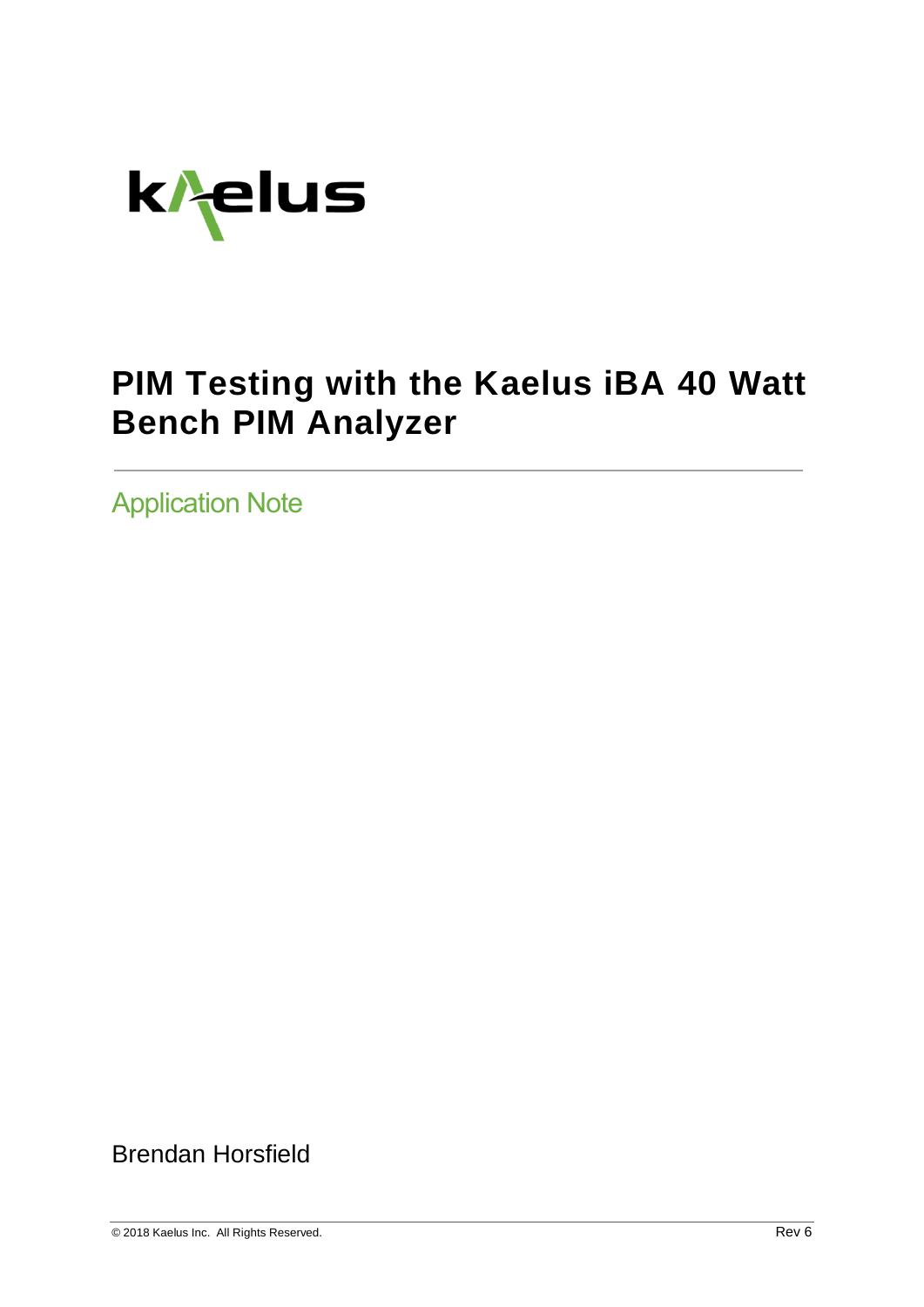

## **Introduction**

Commercial PIM analyzers have historically been designed to operate at tone levels of 20 watts (+43 dBm) per carrier. This power level was chosen in accordance with IEC 62037, the international standard for PIM testing on passive RF devices [1], and it has served the industry well.

Indeed, in the nearly 20 years since IEC 62037 was first published, the 20W standard has consistently proven itself effective in characterizing the linearity of RF devices and systems, even as cellular signals have evolved from relatively simple narrowband waveforms like AMPS and GSM, into the complex, wideband modulation schemes used in modern 4G LTE networks [2].

Despite the success of the 20W standard, situations can arise in a factory testing environment in which a 20W carrier level is not enough. This occurs whenever a device with high insertion loss is inserted between the PIM analyzer and the device under test (DUT). In such cases, the PIM analyzer's output power must be increased to compensate for the insertion loss of the device, so that the RF power at the input to the DUT is maintained at 20W, as required under IEC 62037.

With that in mind, Kaelus is pleased to announce the release of the iBA Series 40W Bench PIM Analyzer.

The iBA 40W PIM analyzer offers all of the features and operating modes of previous iBA models, but with the maximum carrier power increased to 40W (+46 dBm). Variants are available to cover all major commercial cellular bands. The iBA 40W base model (C-Series) measures Reverse PIM only, while the D-Series adds a second test port to support both Forward and Reverse PIM measurements.



a) iBA C-series b) iBA D-series



Figure 1. iBA 40W bench PIM analyzer.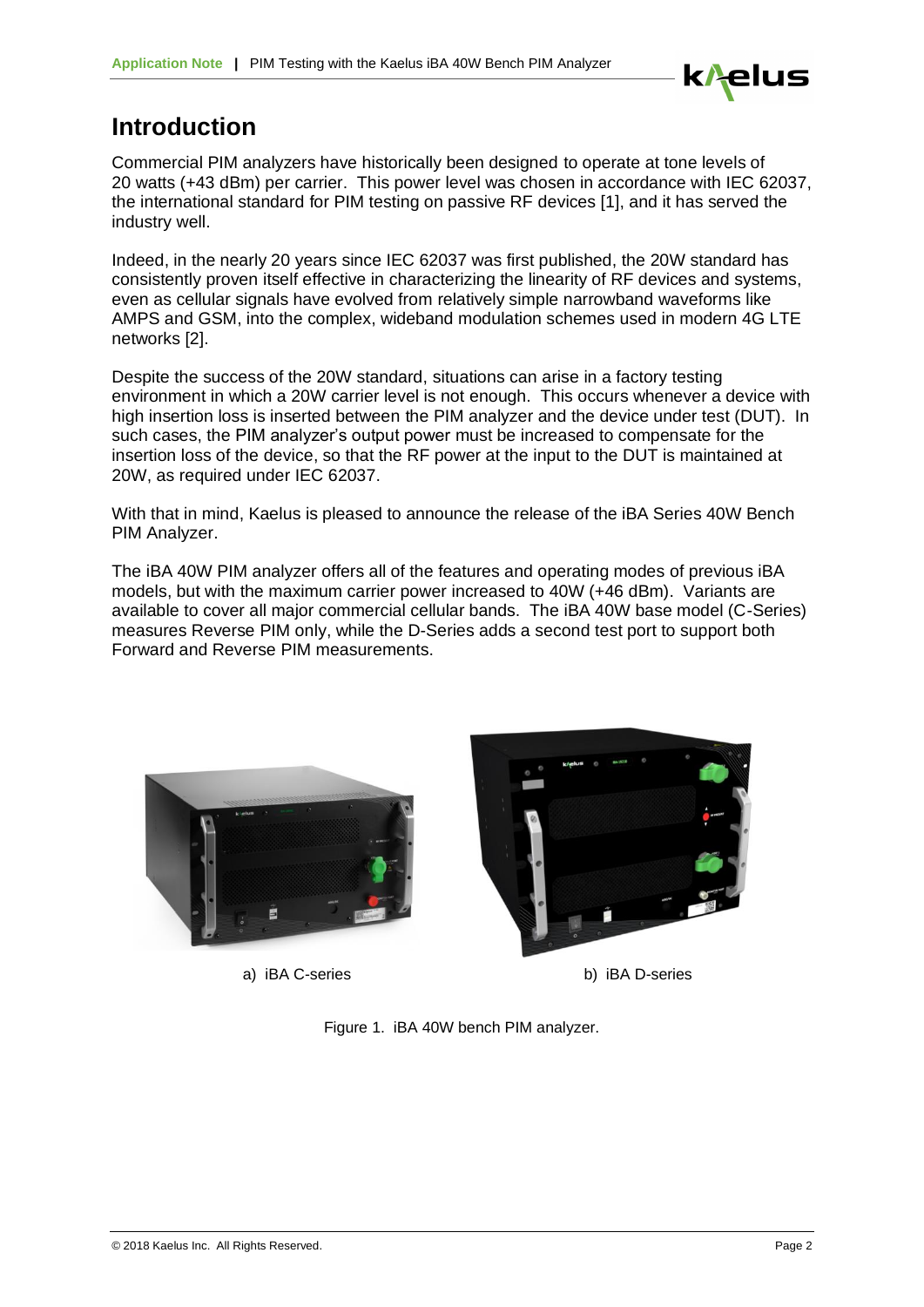

## **Key Features of the iBA 40W Bench PIM Analyzer**

A summary of the key features of the iBA 40W PIM analyzer is as follows:

- 40W (+46 dBm) maximum output power per carrier, able to be reduced to +30 dBm in steps of 0.1 dB
- User-defined "Test Port Cable Loss" parameter in iBA software enables instrument to automatically scale carrier levels and reported PIM levels to compensate for insertion loss of device connecting iBA to DUT
- Same intuitive user interface as 20W iBA
- Same operating modes as 20W iBA
- Same AC power consumption as 20W iBA
- Compatible with Kaelus RTF module
- Optional internal DC/AISG bias tee available
- Compatible with Kaelus ACE Calibration Extender allows users to self-calibrate their iBAs on-site with minimal downtime

Refer to the iBA 40W Bench PIM Analyzer datasheet for detailed specifications.

## **Examples of PIM Tests Requiring More Than 20W of Carrier Power**

Some examples of factory PIM tests that may require the higher carrier power provided by the iBA 40W PIM analyzer are presented below.

#### **Case 1: Antenna PIM Testing in an Anechoic Chamber**

A common test case in which a 20W carrier level may not be sufficient occurs in antenna PIM testing. In this scenario the antenna under test is placed inside an anechoic chamber, with the PIM analyzer located outside as shown in [Figure 2](#page-2-0) [3]. A coaxial cable assembly connects the PIM analyzer to the antenna via a gland plate in the wall of the chamber.



Figure 2. Equipment setup for an antenna reflected PIM test.

<span id="page-2-0"></span>This type of PIM test often requires a very long test port cable due to the physical separation between the PIM analyzer and antenna. As a result, the overall cable loss can be high, approaching or even exceeding 2 dB, depending on the type of cable used and the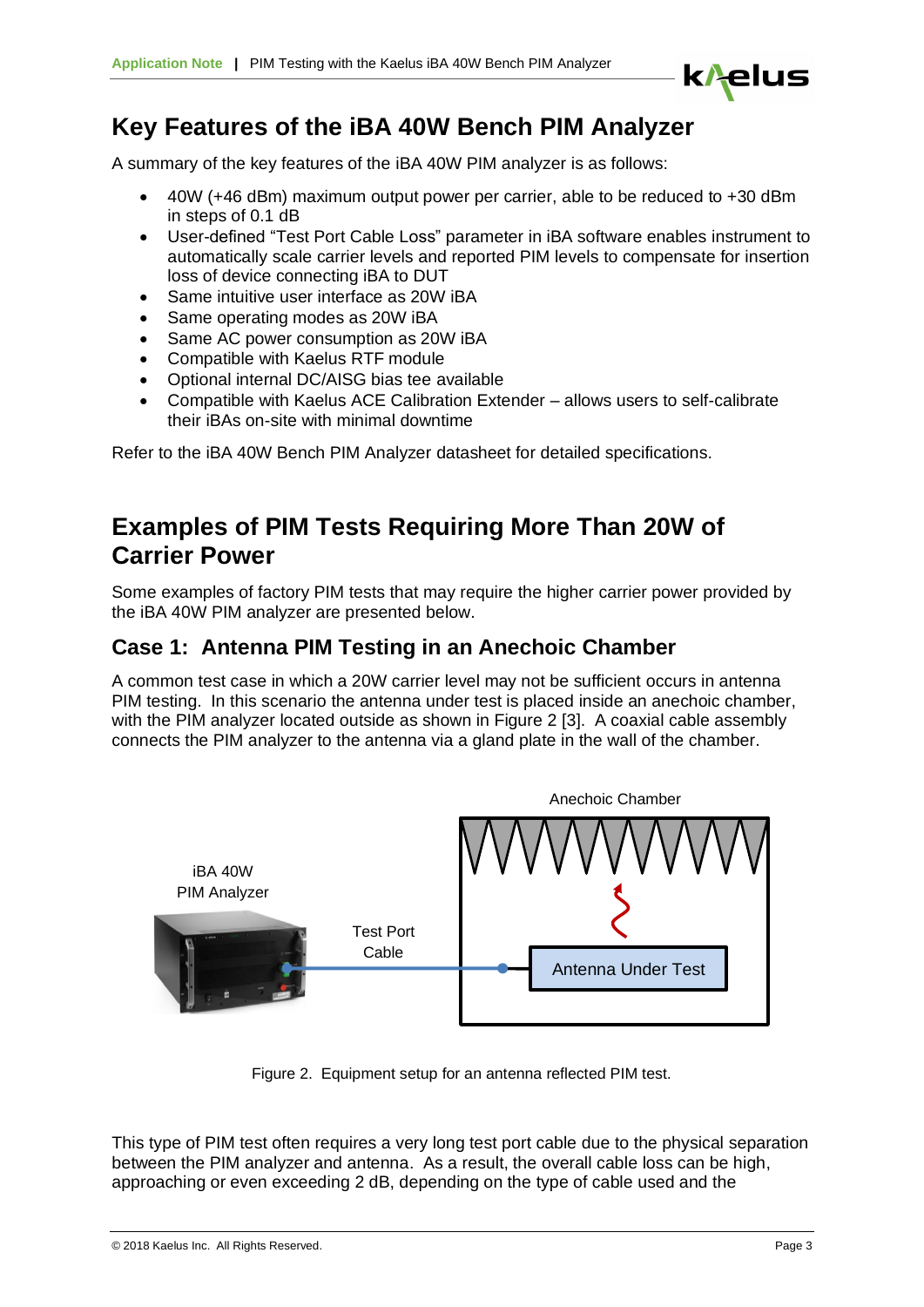

frequency at which the PIM test is performed. In such cases, the PIM analyzer's output power must be increased to compensate for the cable loss and ensure that the RF power delivered to the input port of the antenna is maintained at 20W.

### **Case 2: Multi-Band PIM Testing with a Combiner or Switchbox**

Another type of production test in which more than 20W of carrier power may be required is multi-band PIM testing. This type of test entails connecting multiple PIM analyzers to the same DUT port by means of an RF combiner or switchbox, as shown in [Figure 3.](#page-3-0)



Figure 3. Equipment setup for a multi-band PIM test site, in which 3 PIM analyzers are connected to a common test port via an RF combiner.

<span id="page-3-0"></span>The advantage of the above equipment setup is that it allows PIM to be measured in several bands in rapid succession, without requiring any connection changes when switching from one band to the next. It also reduces wear and tear on the DUT's input port.

However, this equipment setup has one significant limitation: Namely, the insertion loss of the combiner or switchbox reduces the amount of RF power that reaches the DUT. Once again, the PIM analyzer's output power must be increased in order to maintain a 20W carrier level at the input to the DUT.